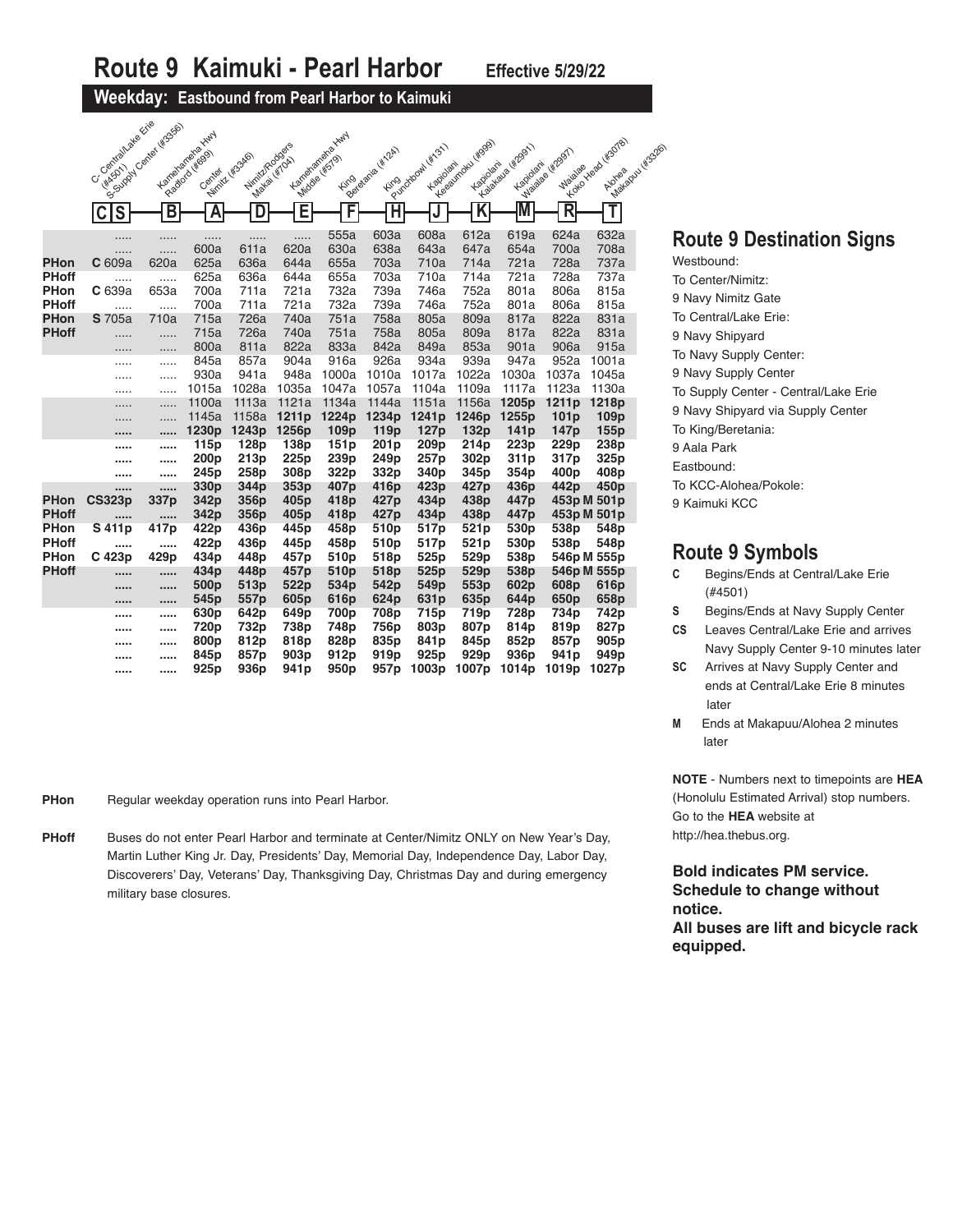**Weekday: Westbound from Kaimuki to Pearl Harbor**

|              |                          |                          |                          |                          |                                      |                                      |                          |                          |                                         |                               |                           |                           | · Contratt de Grie (#16501)  |
|--------------|--------------------------|--------------------------|--------------------------|--------------------------|--------------------------------------|--------------------------------------|--------------------------|--------------------------|-----------------------------------------|-------------------------------|---------------------------|---------------------------|------------------------------|
|              |                          |                          | Y Colcilia Kada Kasaal   |                          |                                      |                                      |                          |                          | Kanaganahaya Huy                        |                               | Kartarananaka Huy         |                           | S.Supply Canal               |
|              |                          | Makapul (Ks326)          |                          | Keimuk Hisolah           | Y value of Higgs 2<br>Kapiolani      | Lee expredi years                    | Berefarita               | Purchagam (KAS)          | Beideania (#52)<br><b>Middle (#K53)</b> | Nimit/Rodge's<br>Mayka (#ATO) | Paddod (#099)             | Winite Wagapo             | 483561                       |
|              | Alones                   | <b>Wajalae</b>           | Kapiolani                | Kapiolani                |                                      | King (KNB)                           |                          |                          |                                         |                               |                           | Center                    | ์ซ                           |
|              |                          | $\overline{\mathsf{R}}$  |                          | ĸ                        | J                                    |                                      | G                        | F                        | E                                       | D                             | B                         | $\overline{\mathsf{A}}$   | $\overline{\mathsf{C}}$<br>S |
|              | .                        |                          | .                        | .                        | .                                    | 445a                                 | 447a                     | 454a                     | 506a                                    | 513a                          | 521a                      | 526a                      | .                            |
| <b>PHon</b>  | .                        |                          |                          | .                        | .                                    | 508a                                 | 510a                     | 517a                     | 529a                                    | 536a                          | 544a                      | .                         | <b>SC</b> 556a               |
| <b>PHoff</b> | .                        |                          |                          | .                        | .                                    | 508a<br>525a                         | 510a<br>527a             | 517a<br>534a             | 529a<br>546a                            | 536a<br>553a                  | 544a<br>601a              | 549a<br>606a              |                              |
| <b>PHoff</b> | <br>.                    | .                        |                          | .                        | .                                    | 540a                                 | 542a                     | 549a                     | 601a                                    | 608a                          | 616a                      | 621a                      | .<br>                        |
| PHon         | .                        | .                        | .<br>.                   | .<br>.                   | .<br>                                | 540a                                 | 542a                     | 549a                     | 601a                                    | 608a                          | 616a                      |                           | C 630a                       |
| <b>PHoff</b> | 530a                     | 539a                     | 545a                     | 551a                     | 553a                                 | 559a                                 | 601a                     | 608a                     | 619a                                    | 626a                          | 634a                      | 639a                      | .                            |
| <b>PHon</b>  | 530a                     | 539a                     | 545a                     | 551a                     | 553a                                 | 559a                                 | 601a                     | 608a                     | 619a                                    | 626a                          | 634a                      | .                         | <b>S</b> 643a                |
| <b>PHon</b>  | 555a                     | 604a                     | 612a                     | 619a                     | 621a                                 | 628a                                 | 630a                     | 637a                     | 648a                                    | 655a                          | 703a                      | .                         | C <sub>714a</sub>            |
| <b>PHoff</b> | 555a                     | 604a                     | 612a                     | 619a                     | 621a                                 | 628a                                 | 630a                     | 637a                     | 648a                                    | 655a                          | 703a                      | 708a                      |                              |
|              | 635a                     | 644a                     | 652a                     | 659a                     | 701a                                 | 708a                                 | 711a                     | 719a                     | 731a                                    | 738a                          | 747a                      | 752a                      |                              |
|              | 715a<br>800a             | 726a<br>811a             | 740a<br>819a             | 748a<br>826a             | 750a<br>828a                         | 757a<br>835a                         | 800a<br>837a             | 808a<br>845a             | 820a<br>857a                            | 827a<br>904a                  | 835a<br>912a              | 839a<br>916a              | .                            |
|              | 845a                     | 856a                     | 904a                     | 911a                     | 913a                                 | 920a                                 | 922a                     | 931a                     | 944a                                    | 951a                          | 959a                      | 1003a                     | .                            |
|              | 930a                     | 941a                     | 949a                     | 956a                     | 958a                                 | 1005a                                | 1007a                    | 1016a                    | 1028a                                   | 1035a                         | 1043a                     | 1047a                     | .                            |
|              | 1015a                    | 1026a                    | 1035a                    | 1042a                    | 1045a                                | 1052a                                | 1054a                    | 1103a                    | 1116a                                   | 1123a                         | 1131a                     | 1135a                     | .                            |
|              | 1100a                    | 1111a                    | 1120a                    | 1127a                    | 1130a                                | 1137a                                | 1139a                    | 1148a                    | 1201 <sub>p</sub>                       | 1208p                         | 1216p                     | 1220p                     |                              |
|              | 1145a                    | 1156a                    | 1205p                    | 1212p                    | 1215p                                | 1223p                                | 1225p                    | 1234p                    | 1247p                                   | 1254p                         | 102p                      | 106p                      |                              |
|              | 1230 <sub>p</sub>        | 1240 <sub>p</sub>        | 1249 <sub>p</sub>        | 1256p                    | 1259p                                | 107 <sub>p</sub>                     | 109 <sub>p</sub>         | 118p                     | 131p                                    | 138p                          | 146 <sub>p</sub>          | 150 <sub>p</sub>          | 1.1.1.1                      |
|              | 115p                     | 125p                     | 133p                     | 140p                     | 143p                                 | 151p                                 | 153p                     | 202p                     | 216p                                    | 223p                          | 232p                      | 235 <sub>p</sub>          |                              |
| <b>PHoff</b> | 200 <sub>p</sub><br>245p | 210 <sub>p</sub><br>255p | 220 <sub>p</sub><br>305p | 227 <sub>p</sub>         | 230 <sub>p</sub>                     | 238p                                 | 240 <sub>p</sub>         | 249 <sub>p</sub><br>335p | 303 <sub>p</sub>                        | 311p                          | 320 <sub>p</sub>          | 323p                      | $\cdots$                     |
| <b>PHon</b>  | 245 <sub>p</sub>         | 255p                     | 305 <sub>p</sub>         | 313p<br>313p             | 316p<br>316p                         | 324p<br>324 <sub>p</sub>             | 326p<br>326 <sub>p</sub> | 335 <sub>p</sub>         | 349p<br>349 <sub>p</sub>                | 357p<br>357p                  | 406p<br>406 <sub>p</sub>  | 409p<br>                  | <br><b>SC 415p</b>           |
|              | 330p                     | 341 <sub>p</sub>         | 351p                     | 359p                     | 402p                                 | 410p                                 | 412p                     | 421 <sub>p</sub>         | 433p                                    | 441 <sub>p</sub>              | 450p                      | 453p                      |                              |
|              | 415 <sub>p</sub>         | 425 <sub>p</sub>         | 434p                     | 442p                     | 445p                                 | 453p                                 | 455p                     | 504p                     | 516 <sub>p</sub>                        | 523p                          | 532p                      | 535p                      | 1.1.1.1                      |
|              | 500 <sub>p</sub>         | 510 <sub>p</sub>         | 519p                     | 526p                     | 529p                                 | 536p                                 | 538p                     | 546p                     | 558p                                    | 605p                          | 614p                      | 617p                      |                              |
|              | 555p                     | 605 <sub>p</sub>         | 614p                     | 621 <sub>p</sub>         | 624p                                 | 631 <sub>p</sub>                     | 633p                     | 641 <sub>p</sub>         | 652p                                    | 658p                          | 706 <sub>p</sub>          | 709 <sub>p</sub>          | 1.1.1.1                      |
|              | 630p                     | 640p                     | 649p                     | 656p                     | 659p                                 | 706p                                 | 708p                     | 716p                     | 727p                                    | 733p                          | 741 <sub>p</sub>          | 744p                      |                              |
|              | 715p                     | 725 <sub>p</sub>         | 733p                     | 740p                     | 743p                                 | 750p                                 | 752p                     | 800 <sub>p</sub>         | 811p                                    | 817p                          | 824p                      | 827p                      |                              |
|              | 800p                     | 810p                     | 817p                     | 823p                     | 825p                                 | 832p                                 | 834p                     | 841p                     | 852p                                    | 858p                          | 905 <sub>p</sub>          | 908p                      |                              |
|              | 845p<br>920p             | 854p<br>929p             | 901 <sub>p</sub><br>936p | 907 <sub>p</sub><br>942p | 909 <sub>p</sub><br>944 <sub>p</sub> | 916 <sub>p</sub><br>951 <sub>p</sub> | 918p<br>953p             | 925 <sub>p</sub><br>959p | 936 <sub>p</sub><br>1009p               | 942 <sub>p</sub><br>1014p     | 948 <sub>p</sub><br>1020p | 951 <sub>p</sub><br>1023p |                              |
|              | 1000 <sub>p</sub>        | 1008 <sub>p</sub>        | 1013 <sub>p</sub>        | 1018p                    | 1020p                                | 1026p                                | 1028p                    | 1034 <sub>p</sub>        | $\cdots$                                |                               |                           |                           | <br>                         |
|              | 1035p                    | 1043p                    | 1048p                    | 1053p                    | 1055p                                | 1101 <sub>p</sub>                    | 1103p                    | 1109p                    |                                         |                               |                           |                           | 1.1.1.1                      |

# **Route 9 Symbols**

- **C** Begins/Ends at Central/Lake Erie (#4501)
- **S** Begins/Ends at Navy Supply Center
- **CS** Leaves Central/Lake Erie and arrives Navy Supply Center 9-10 minutes later
- **SC** Arrives at Navy Supply Center and ends at Central/Lake Erie 8 minutes later
- **M** Ends at Makapuu/Alohea 2-3 minutes later

**PHon -** Regular weekday operation runs into Pearl Harbor.

**PHoff-** Buses do not enter Pearl Harbor and terminate at Center/Nimitz ONLY on New Year's Day, Martin Luther King Jr. Day, Presidents' Day, Memorial Day, Independence Day, Labor Day, Discoverers' Day, Veterans' Day, Thanksgiving Day, Christmas Day and during emergency military base closures.

**NOTE** - Numbers next to timepoints are **HEA** (Honolulu Estimated Arrival) stop numbers. Go to the **HEA** website at http://hea.thebus.org.

**Bold indicates PM service. Schedule to change without notice. All buses are lift and bicycle rack equipped.**

### **Route 9 Destination Signs**

Westbound:

- To Center/Nimitz: 9 Navy Nimitz Gate
- To Central/Lake Erie: 9 Navy Shipyard
- To Navy Supply Center: 9 Navy Supply Center

To Supply Center - Central/Lake Erie: 9 Navy Shipyard via Supply **Center** 

- To King/Beretania: 9 Aala Park
- Eastbound:
- To KCC-Alohea/Pokole: 9 Kaimuki KCC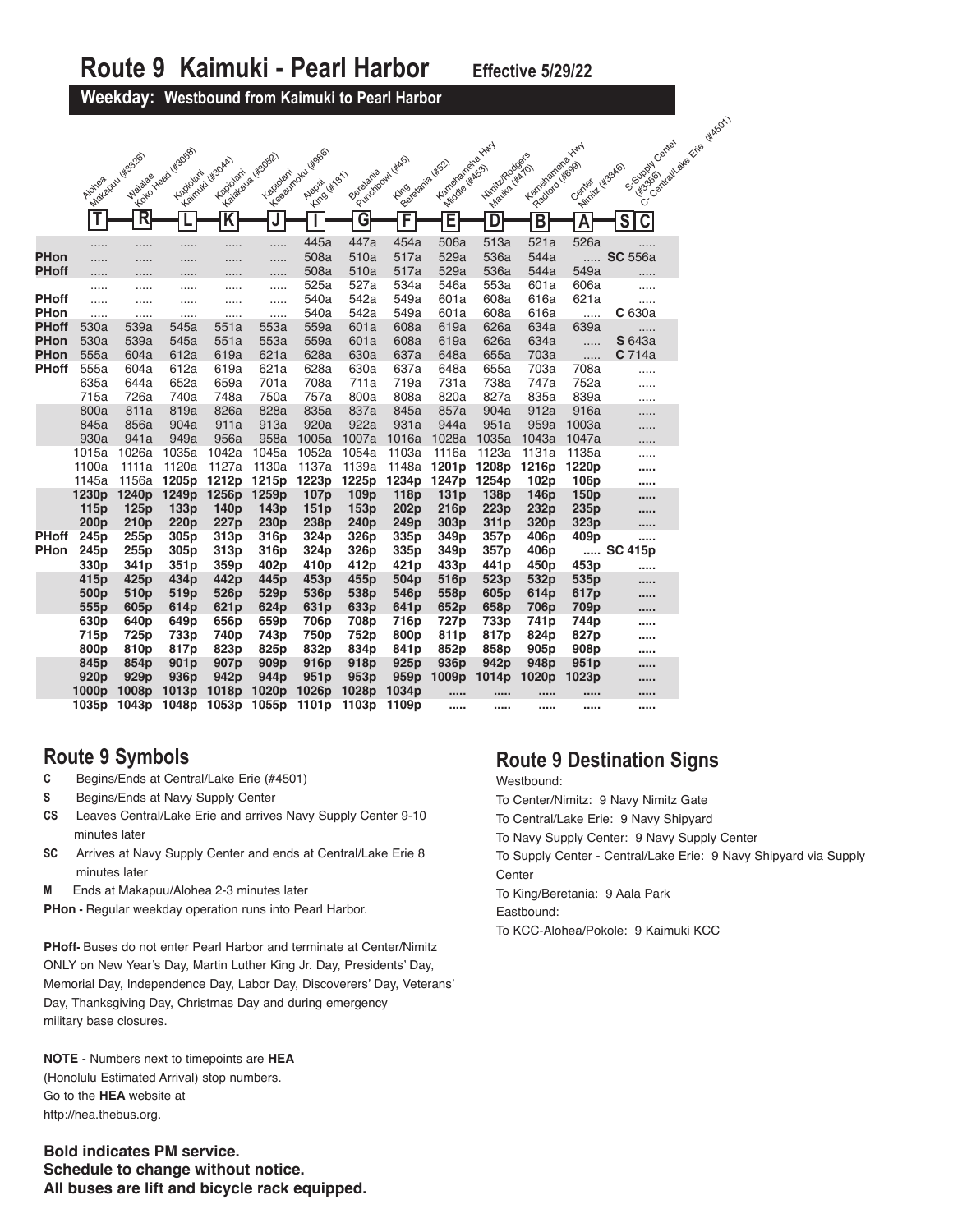#### **Saturday: Eastbound from Pearl Harbor to Kaimuki**

|                                      |                                  |                  | Lementariana Hard              |                          |                              | Levelainder (4999)      | Y Balance of Report<br>A Wallace of H2OST | TT Maia Read rigords      | Margaret Wasse           |
|--------------------------------------|----------------------------------|------------------|--------------------------------|--------------------------|------------------------------|-------------------------|-------------------------------------------|---------------------------|--------------------------|
| Central desapo                       | Nimit/Roaders<br>Miller Hill Cal |                  | Middle (Kingda)<br><b>Fing</b> | Luisa dana kitak         | Putokoon (Krst)<br>Kapiolani | Kapiolarii              |                                           |                           |                          |
|                                      |                                  |                  |                                |                          |                              | $\overline{\mathsf{K}}$ | M                                         | R                         |                          |
| A                                    | D                                | Ε                | F                              | н                        |                              |                         |                                           |                           |                          |
| .                                    | .                                | .                | 600a                           | 608a                     | 613a                         | 617a                    | 624a                                      | 628a                      | 634a                     |
| 605a<br>645a                         | 616a<br>656a                     | 622a<br>702a     | 632a<br>713a                   | 640a<br>720a             | 645a<br>726a                 | 649a<br>730a            | 656a<br>737a                              | 701a<br>742a              | 709a<br>750a             |
| 720a                                 | 731a                             | 737a             | 748a                           | 755a                     | 801a                         | 805a                    | 813a                                      | 818a                      | 826a                     |
| 800a                                 | 811a                             | 817a             | 828a                           | 836a                     | 842a                         | 846a                    | 854a                                      | 859a                      | 907a                     |
| 845a                                 | 856a                             | 902a             | 914a                           | 923a                     | 929a                         | 934a                    | 942a                                      | 948a                      | 956a                     |
| 930a                                 | 941a                             | 947a             | 959a                           | 1009a                    | 1016a                        | 1021a                   | 1029a                                     | 1036a                     | 1044a                    |
| 1015a                                | 1027a                            | 1034a            | 1046a                          | 1056a                    | 1103a                        | 1108a                   | 1116a                                     | 1123a                     | 1130a                    |
| 1100a                                | 1112a                            | 1119a            | 1132a                          | 1142a                    | 1149a                        | 1154a                   | 1202p                                     | 1209 <sub>p</sub>         | 1216p                    |
| 1145a<br>1230p                       | 1157a<br>1242p                   | 1204p<br>1249p   | 1217p<br>102p                  | 1227p<br>112p            | 1234p<br>119p                | 1239p<br>124p           | 1248p<br>133p                             | 1255p<br>140 <sub>p</sub> | 102p<br>147 <sub>p</sub> |
| 115p                                 | 127 <sub>p</sub>                 | 135p             | 148p                           | 158p                     | 205p                         | 210p                    | 219p                                      | 226p                      | 233p                     |
| 200 <sub>p</sub>                     | 212p                             | 219p             | 232p                           | 241 <sub>p</sub>         | 248p                         | 253p                    | 302p                                      | 308p                      | 315p                     |
| 245 <sub>p</sub>                     | 257p                             | 304 <sub>p</sub> | 317p                           | 326p                     | 333p                         | 338p                    | 347 <sub>p</sub>                          | 353p                      | 400 <sub>p</sub>         |
| 330 <sub>p</sub>                     | 342p                             | 349 <sub>p</sub> | 402p                           | 410 <sub>p</sub>         | 417p                         | 422p                    | 431 <sub>p</sub>                          | 438p                      | 445p                     |
| 415p                                 | 427p                             | 434p             | 445p                           | 453p                     | 500 <sub>p</sub>             | 505p                    | 514p                                      | 521p                      | 528p                     |
| 500 <sub>p</sub>                     | 512p                             | 518p             | 529p                           | 537p                     | 544p                         | 549p                    | 558p                                      | 604p                      | 610p                     |
| 545 <sub>p</sub><br>630 <sub>p</sub> | 557p<br>642p                     | 603p<br>648p     | 614p<br>659p                   | 621 <sub>p</sub><br>706p | 628p<br>712p                 | 632p<br>717p            | 641 <sub>p</sub><br>726p                  | 647 <sub>p</sub><br>732p  | 653p<br>738p             |
| 715p                                 | 727p                             | 733p             | 743p                           | 750 <sub>p</sub>         | 756p                         | 801 <sub>p</sub>        | 809p                                      | 815p                      | 821p                     |
| 800p                                 | 812p                             | 818p             | 828p                           | 832p                     | 837p                         | 841 <sub>p</sub>        | 849p                                      | 855p                      | 901 <sub>p</sub>         |
| 845p                                 | 857p                             | 903 <sub>p</sub> | 912p                           | 916 <sub>p</sub>         | 921 <sub>p</sub>             | 925p                    | 933p                                      | 939 <sub>p</sub>          | 945 <sub>p</sub>         |
| 925 <sub>p</sub>                     | 935 <sub>p</sub>                 | 940 <sub>p</sub> | 949 <sub>p</sub>               | 953p                     | 958p                         | 1002p                   | 1010p                                     | 1016p                     | 1022p                    |
| Sunday                               |                                  |                  |                                |                          |                              |                         |                                           |                           |                          |
|                                      |                                  |                  |                                |                          |                              |                         |                                           |                           |                          |
| .                                    | .                                | .                | 600a                           | 606a                     | 611a                         | 615a                    | 622a                                      | 626a                      | 632a                     |
| 620a<br>700a                         | 630a<br>710a                     | 636a<br>716a     | 645a<br>725a                   | 651a<br>732a             | 656a<br>738a                 | 700a<br>742a            | 707a<br>749a                              | 711a<br>753a              | 718a<br>800a             |
| 750a                                 | 800a                             | 806a             | 815a                           | 823a                     | 829a                         | 833a                    | 841a                                      | 846a                      | 853a                     |
| 845a                                 | 855a                             | 901a             | 911a                           | 919a                     | 925a                         | 929a                    | 937a                                      | 943a                      | 950a                     |
| 935a                                 | 945a                             | 951a             | 1001a                          | 1010a                    | 1017a                        | 1021a                   | 1029a                                     | 1035a                     | 1042a                    |
| 1035a                                | 1046a                            | 1052a            | 1103a                          | 1113a                    | 1120a                        | 1125a                   | 1133a                                     | 1139a                     | 1146a                    |
| 1135a                                | 1146a                            | 1152a            | 1203p                          | 1213p                    | 1220p                        | 1225p                   | 1234p                                     | 1240 <sub>p</sub>         | 1247p                    |
| 1235p                                | 1247p                            | 1253p            | 105 <sub>p</sub>               | 115p                     | 122p                         | 127 <sub>p</sub>        | 136p                                      | 143p                      | 150p                     |
| 135p                                 | 146p                             | 153p             | 205p                           | 213p                     | 220p                         | 225 <sub>p</sub>        | 233p                                      | 239 <sub>p</sub>          | 247 <sub>p</sub>         |

**235p 246p 252p 304p 312p 319p 324p 333p 339p 346p 335p 346p 352p 404p 412p 419p 424p 433p 440p 447p 435p 447p 453p 504p 512p 518p 522p 531p 538p 545p 535p 546p 552p 602p 610p 617p 622p 631p 637p 644p 630p 641p 647p 657p 704p 710p 714p 723p 729p 736p 730p 741p 747p 756p 803p 808p 812p 820p 825p 832p 820p 830p 836p 845p 851p 856p 900p 908p 913p 919p 910p 920p 926p 935p 941p 946p 950p 958p 1003p 1009p**

**PHon Regular weekday operation runs into Pearl Harbor. Example 1 and Sequipped. PHon Requipped.** 

PHoff Buses do not enter Pearl Harbor and terminate at Center/Nimitz ONLY on New Year's Day, Martin Luther King Jr. Day, Presidents' Day, Memorial Day, Independence Day, Labor Day, Discoverers' Day, Veterans' Day, Thanksgiving Day, Christmas Day and during emergency military base closures.

### **Route 9 Destination Signs**

Westbound: To Center/Nimitz: 9 Navy Nimitz Gate To Central/Lake Erie: 9 Navy Shipyard To Navy Supply Center: 9 Navy Supply Center To Supply Center - Central/Lake Erie 9 Navy Shipyard via Supply Center To King/Beretania: 9 Aala Park Eastbound: To KCC-Alohea/Pokole: 9 Kaimuki KCC

#### **Route 9 Symbols**

- **C** Begins/Ends at Central/Lake Erie (#4501)
- **S** Begins/Ends at Navy Supply Center
- **CS** Leaves Central/Lake Erie and arrives Navy Supply Center 9-10 minutes later
- **SC** Arrives at Navy Supply Center and ends at Central/Lake Erie 8 minutes later
- **M** Ends at Makapuu/Alohea 2 minutes later

**NOTE** - Numbers next to timepoints are **HEA** (Honolulu Estimated Arrival) stop numbers. Go to the **HEA** website at http://hea.thebus.org.

**Bold indicates PM service. Schedule to change without notice. All buses are lift and bicycle rack**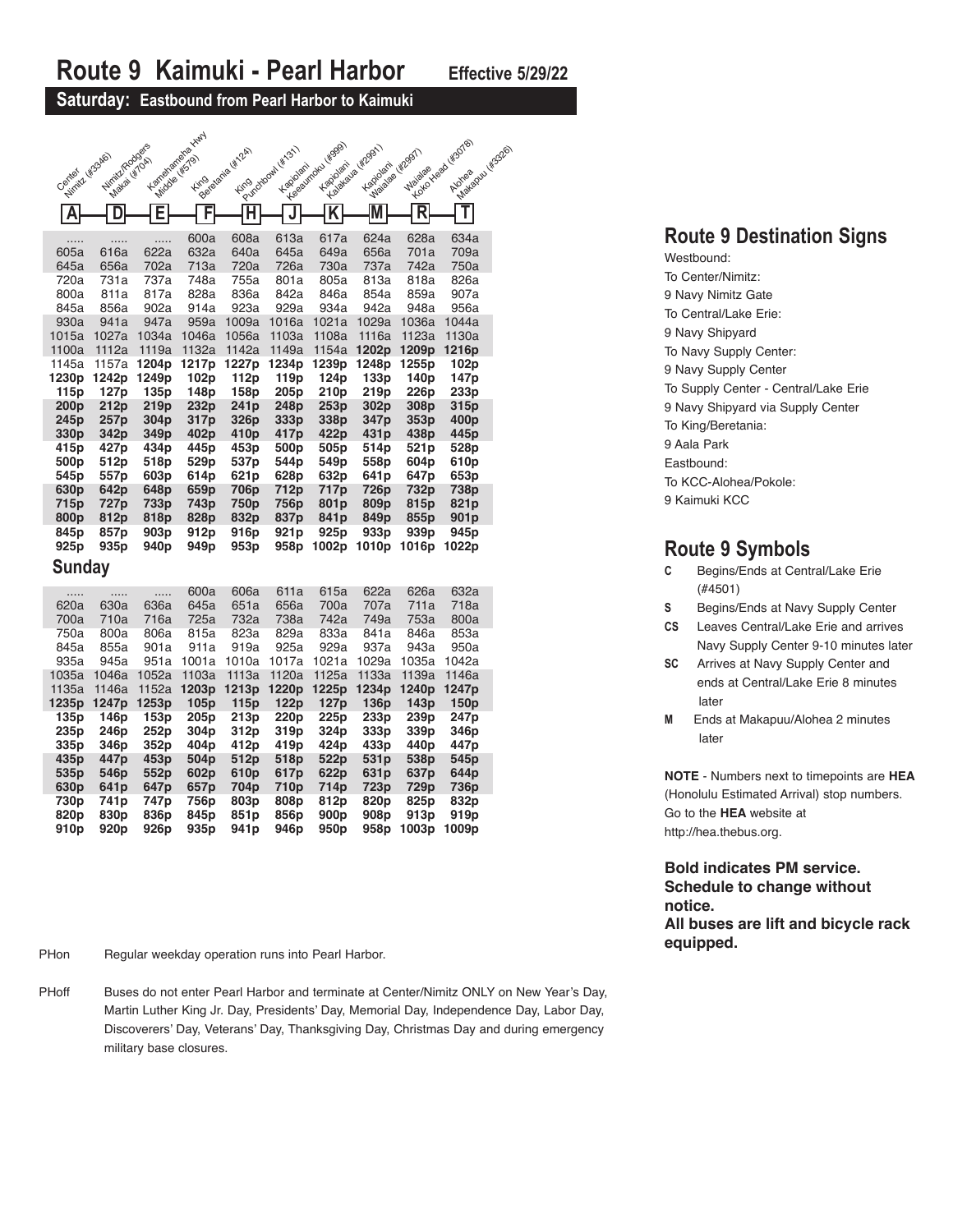**Saturday: Westbound from Kaimuki to Pearl Harbor**

|                  |                           |                                 |                                     |                           |                                     |                          | Poucostanislavel         | Kampangkakakak                    |                          |                          |                                                            |
|------------------|---------------------------|---------------------------------|-------------------------------------|---------------------------|-------------------------------------|--------------------------|--------------------------|-----------------------------------|--------------------------|--------------------------|------------------------------------------------------------|
|                  |                           |                                 |                                     |                           |                                     |                          |                          |                                   |                          |                          |                                                            |
| Alohea           | Availabasu (KS326)        | TT LONDON BOD MSDSD<br>Kapidlam | - explorative describin<br>Kapidari | Accionation of Wagazi     | Y de gammatu wageo<br>Alapa ( 4181) |                          |                          | Lingwatia (Kis2)<br>Middle (KIGS) | Nimit/Rodges             | Mayka (KATO)             | Lamoston Maryland<br>Production ( Wood)<br>Pulmit & Ws340) |
|                  | R                         |                                 | $\overline{\mathsf{K}}$             | J                         |                                     | $\overline{\mathsf{G}}$  | F                        |                                   | D                        |                          | Ā                                                          |
|                  |                           |                                 |                                     |                           |                                     |                          |                          | Е                                 |                          | $\overline{B}$           |                                                            |
| 535a             | 543a                      | .<br>549a                       | .<br>555a                           | .<br>557a                 | 530a<br>603a                        | 532a<br>605a             | 538a<br>612a             | 548a<br>623a                      | 554a<br>629a             | 600a<br>636a             | 603a<br>639a                                               |
| 605a             | 614a                      | 621a                            | 627a                                | 629a                      | 635a                                | 637a                     | 644a                     | 655a                              | 701a                     | 708a                     | 711a                                                       |
| 640a             | 649a                      | 656a                            | 702a                                | 704a                      | 710a                                | 712a                     | 720a                     | 732a                              | 739a                     | 746a                     | 749a                                                       |
| 715a             | 725a                      | 732a                            | 738a                                | 740a                      | 746a                                | 748a                     | 756a                     | 808a                              | 815a                     | 822a                     | 825a                                                       |
| 800a             | 811a                      | 819a                            | 826a                                | 828a                      | 834a                                | 836a                     | 844a                     | 856a                              | 902a                     | 909a                     | 913a                                                       |
| 845a             | 856a                      | 904a                            | 911a                                | 913a                      | 920a                                | 922a                     | 931a                     | 943a                              | 949a                     | 956a                     | 1000a                                                      |
| 930a<br>1015a    | 941a<br>1026a             | 949a<br>1035a                   | 956a<br>1042a                       | 958a<br>1044a             | 1005a<br>1051a                      | 1007a<br>1053a           | 1016a<br>1102a           | 1028a<br>1115a                    | 1034a<br>1121a           | 1041a<br>1129a           | 1044a<br>1133a                                             |
| 1100a            | 1111a                     | 1120a                           | 1127a                               | 1129a                     | 1136a                               | 1138a                    | 1148a                    | 1201 <sub>p</sub>                 | 1207p                    | 1215p                    | 1219p                                                      |
| 1145a            | 1156a                     | 1205p                           | 1212p                               | 1214p                     | 1221p                               | 1223p                    | 1232p                    | 1245p                             | 1251p                    | 1259p                    | 103p                                                       |
| 1230p            | 1240p                     | 1249p                           | 1256p                               | 1258p                     | 105 <sub>p</sub>                    | 107 <sub>p</sub>         | 116p                     | 128p                              | 134 <sub>p</sub>         | 142p                     | 146p                                                       |
| 115p             | 125p                      | 133p                            | 140 <sub>p</sub>                    | 142p                      | 149p                                | 151p                     | 200 <sub>p</sub>         | 212p                              | 218p                     | 226p                     | 230 <sub>p</sub>                                           |
| 200p             | 210 <sub>p</sub>          | 218p                            | 225 <sub>p</sub>                    | 227 <sub>p</sub>          | 234p                                | 236p                     | 245p                     | 257p                              | 303p                     | 311p                     | 314p                                                       |
| 245p             | 255p                      | 303 <sub>p</sub>                | 310 <sub>p</sub>                    | 312p                      | 319p                                | 321 <sub>p</sub>         | 330p                     | 342p                              | 348p                     | 356p                     | 359p                                                       |
| 330p             | 340 <sub>p</sub>          | 348p                            | 355p                                | 357p                      | 405p                                | 407p                     | 416p                     | 428p                              | 435p                     | 442p                     | 445p                                                       |
| 415p             | 424 <sub>p</sub>          | 432p                            | 439p                                | 441 <sub>p</sub>          | 449p                                | 451p                     | 500 <sub>p</sub>         | 512p                              | 518p                     | 525p                     | 528p                                                       |
| 500p             | 509p                      | 517p                            | 524p                                | 526 <sub>p</sub>          | 533p                                | 535p                     | 543p                     | 555p                              | 601 <sub>p</sub>         | 608p                     | 611p                                                       |
| 545p<br>630p     | 554p<br>639p              | 602p<br>646p                    | 609p<br>653p                        | 611 <sub>p</sub><br>655p  | 618p<br>702p                        | 620 <sub>p</sub><br>704p | 628p<br>712p             | 640p<br>723p                      | 645 <sub>p</sub><br>728p | 652p<br>735p             | 655p<br>738p                                               |
| 715p             | 724p                      | 731 <sub>p</sub>                | 738p                                | 740 <sub>p</sub>          | 747p                                | 749 <sub>p</sub>         | 757p                     | 808p                              | 813p                     | 819p                     | 822p                                                       |
|                  |                           |                                 |                                     |                           |                                     |                          |                          |                                   |                          |                          |                                                            |
|                  |                           |                                 |                                     |                           |                                     |                          |                          |                                   |                          |                          |                                                            |
| 800p<br>845p     | 809p<br>854p              | 816p<br>901p                    | 822p<br>907p                        | 824p<br>909p              | 830p<br>916p                        | 832p<br>918p             | 839p<br>925p             | 850p<br>936p                      | 855p<br>941 p            | 901 <sub>p</sub><br>947p | 904 <sub>p</sub><br>950p                                   |
| 920p             | 929 <sub>p</sub>          | 936p                            | 942p                                | 944p                      | 951p                                | 953p                     | 959p                     | 1009p                             | 1014p                    | 1020p                    | 1023p                                                      |
| 1000p            | 1008p                     |                                 |                                     | 1014p 1020p 1022p 1028p   |                                     | 1030p                    | 1036p                    |                                   |                          |                          |                                                            |
|                  | 1035p 1043p               | 1049p 1055p 1057p               |                                     |                           | 1103p                               | 1105p                    | 1111p                    | $\cdots$                          |                          |                          |                                                            |
| <b>Sunday</b>    |                           |                                 |                                     |                           |                                     |                          |                          |                                   |                          |                          |                                                            |
|                  |                           |                                 |                                     |                           |                                     |                          |                          |                                   |                          |                          |                                                            |
| .<br>535a        | .<br>544a                 | .<br>550a                       | .<br>556a                           | <br>558a                  | 535a<br>604a                        | 537a<br>606a             | 543a                     | 554a<br>625a                      | 600a<br>631a             | 607a<br>638a             | 610a<br>641a                                               |
| 605a             | 614a                      | 620a                            | 626a                                | 628a                      | 634a                                | 636a                     | 613a<br>643a             | 655a                              | 701a                     | 708a                     | 711a                                                       |
| 640a             | 649a                      | 655a                            | 701a                                | 703a                      | 709a                                | 711a                     | 719a                     | 730a                              | 736a                     | 743a                     | 746a                                                       |
| 725a             | 734a                      | 740a                            | 747a                                | 749a                      | 755a                                | 757a                     | 806a                     | 817a                              | 823a                     | 830a                     | 833a                                                       |
| 810a             | 819a                      | 826a                            | 833a                                | 835a                      | 841a                                | 843a                     | 852a                     | 903a                              | 909a                     | 916a                     | 919a                                                       |
| 905a             | 914a                      | 922a                            | 929a                                | 931a                      | 937a                                | 939a                     | 948a                     | 959a                              | 1005a                    | 1012a                    | 1015a                                                      |
| 1000a            | 1010a                     | 1018a                           | 1026a                               | 1028a                     | 1035a                               | 1038a                    | 1048a                    | 1100a                             | 1106a                    | 1114a                    | 1117a                                                      |
| 1100a            | 1110a                     | 1118a                           | 1125a                               | 1127a                     | 1134a                               | 1137a                    | 1147a                    | 1159a                             | 1205p                    | 1213p                    | 1216p                                                      |
| 1200p            | 1209p                     | 1217p                           | 1224p                               | 1226p                     | 1233p                               | 1236p                    | 1245p                    | 1257p                             | 103p                     | 111 <sub>p</sub>         | 114p                                                       |
| 100 <sub>p</sub> | 110 <sub>p</sub>          | 118p                            | 125 <sub>p</sub>                    | 127 <sub>p</sub>          | 134p                                | 137p                     | 146p                     | 157p                              | 203 <sub>p</sub>         | 210 <sub>p</sub>         | 213p                                                       |
| 200p<br>300p     | 210p                      | 218p                            | 226p                                | 228p<br>326p              | 235p<br>333p                        | 238p<br>335p             | 247 <sub>p</sub><br>344p | 259p<br>356p                      | 305p<br>402p             | 312p<br>409 <sub>p</sub> | 315p                                                       |
| 400p             | 309p<br>410p              | 317p<br>418p                    | 324p<br>425 <sub>p</sub>            | 427 <sub>p</sub>          | 434p                                | 436p                     | 445 <sub>p</sub>         | 456p                              | 502p                     | 509 <sub>p</sub>         | 412p<br>512p                                               |
| 500p             | 510 <sub>p</sub>          | 518p                            | 525 <sub>p</sub>                    | 527p                      | 534p                                | 536p                     | 544p                     | 555p                              | 602p                     | 609 <sub>p</sub>         | 612p                                                       |
| 600p             | 610 <sub>p</sub>          | 617p                            | 624p                                | 626p                      | 633p                                | 635 <sub>p</sub>         | 643p                     | 654p                              | 701 <sub>p</sub>         | 708p                     | 711p                                                       |
| 700p             | 709p                      | 715p                            | 722p                                | 724p                      | 731p                                | 733p                     | 741p                     | 752p                              | 758p                     | 804p                     | 807p                                                       |
| 750p             | 759p                      | 804p                            | 810p                                | 812p                      | 818p                                | 820p                     | 828p                     | 839p                              | 845p                     | 851p                     | 854p                                                       |
| 840p             | 848p                      | 853p                            | 859p                                | 901 <sub>p</sub>          | 907p                                | 909 <sub>p</sub>         | 916 <sub>p</sub>         | 926 <sub>p</sub>                  | 931 <sub>p</sub>         | 937 <sub>p</sub>         | 940 <sub>p</sub>                                           |
| 930p<br>1020p    | 937 <sub>p</sub><br>1027p | 942p<br>1032p                   | 948p<br>1038p                       | 950 <sub>p</sub><br>1040p | 956p<br>1046p                       | 1048p 1055p              | 958p 1005p               | 1015p<br>$\cdots$                 |                          | 1020p 1026p 1029p<br>    |                                                            |

PHon **Regular weekday operation runs into Pearl Harbor.** 

PHoff Buses do not enter Pearl Harbor and terminate at Center/Nimitz ONLY on New Year's Day, Martin Luther King Jr. Day, Presidents' Day, Memorial Day, Independence Day, Labor Day, Discoverers' Day, Veterans' Day, Thanksgiving Day, Christmas Day and during emergency military base closures.

### **Route 9 Destination Signs**

Westbound: To Center/Nimitz: 9 Navy Nimitz Gate To Central/Lake Erie: 9 Navy Shipyard To Navy Supply Center: 9 Navy Supply Center To Supply Center - Central/Lake Erie 9 Navy Shipyard via Supply Center To King/Beretania: 9 Aala Park Eastbound: To KCC-Alohea/Pokole: 9 Kaimuki KCC

#### **Route 9 Symbols**

- **C** Begins/Ends at Central/Lake Erie (#4501)
- **S** Begins/Ends at Navy Supply Center
- **CS** Leaves Central/Lake Erie and arrives Navy Supply Center 9-10 minutes later
- **SC** Arrives at Navy Supply Center and ends at Central/Lake Erie 8 minutes later
- **M** Ends at Makapuu/Alohea 2-3 minutes later

**NOTE** - Numbers next to timepoints are **HEA** (Honolulu Estimated Arrival) stop numbers. Go to the **HEA** website at http://hea.thebus.org.

**Bold indicates PM service. Schedule to change without notice. All buses are lift and bicycle rack equipped.**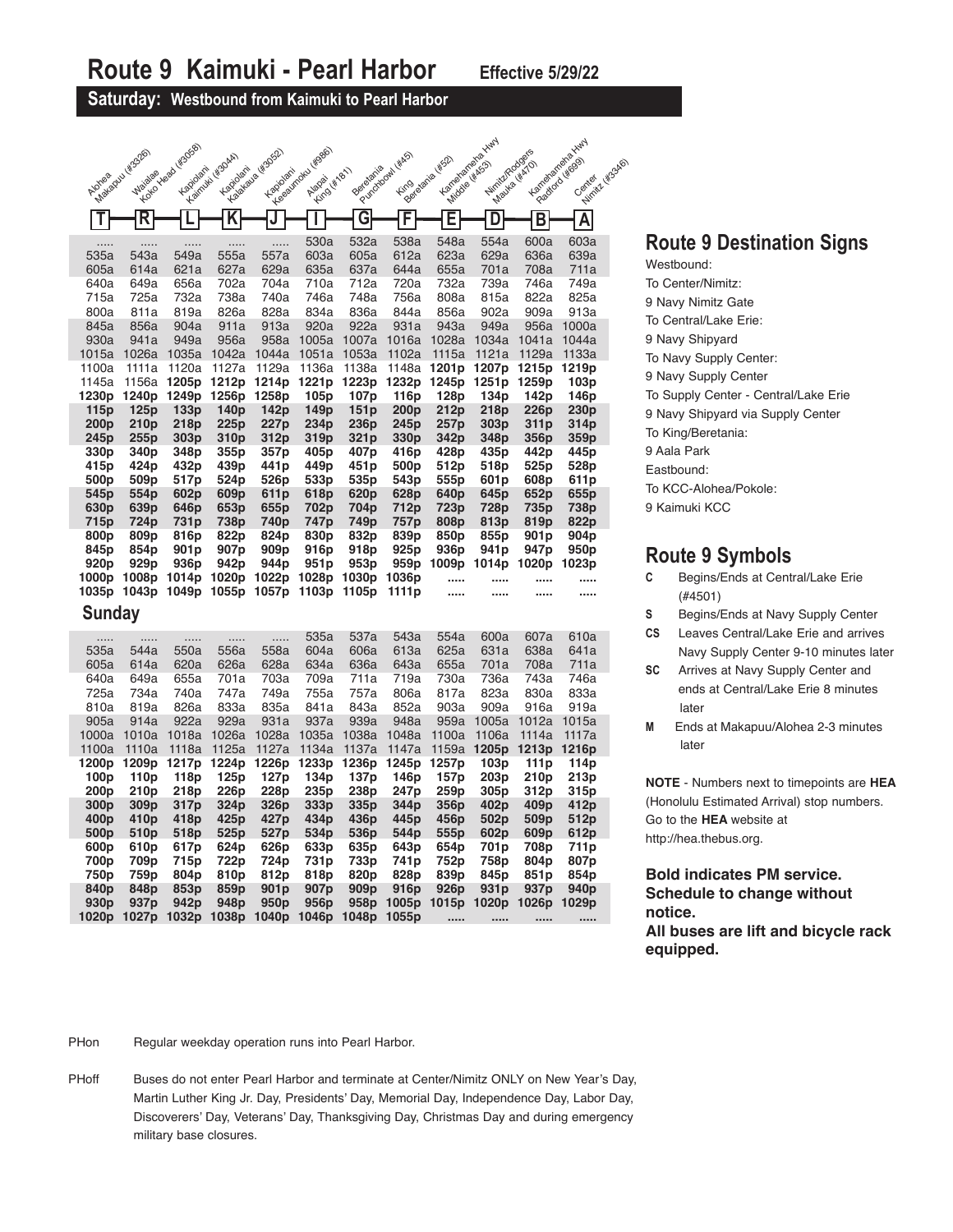#### **State Holiday: Eastbound from Pearl Harbor to Kaimuki**

|              | Crossitialiate Erie | You content was seen in the | Kenteraneteche Kirty       |                                |                  |                                     |                  |                           |                          |                           |                         |                                         |  |
|--------------|---------------------|-----------------------------|----------------------------|--------------------------------|------------------|-------------------------------------|------------------|---------------------------|--------------------------|---------------------------|-------------------------|-----------------------------------------|--|
|              |                     |                             | Paddod (#699)              | Nimit/Rodge's<br>Minite 45346) |                  | Karteraneteks Kirl                  | Belgiada Wiza    | Punchoose Hitles          | Y regiment wasa          | Y claydralis limper       | Maiava (Kr2951)         | You you do lisotal<br>Makedou (Kr.5326) |  |
|              | <b>WASOT</b>        |                             | Center                     |                                | Maka Lifroki     | <b>Middle (#579)</b><br><b>Fing</b> |                  | Kapidlam                  | Kapidani                 | Kapiolari                 | <b>Waialae</b>          |                                         |  |
|              |                     |                             |                            |                                |                  |                                     |                  |                           |                          |                           |                         |                                         |  |
|              | S                   | В                           | A                          | D                              | E                | F                                   | Ή                |                           | $\overline{\mathsf{K}}$  |                           | $\overline{\mathsf{R}}$ | T                                       |  |
|              | .                   | .                           | .                          | .                              | .                | 600a                                | 607a             | 614a                      | 617a                     | 624a                      | 628a                    | 634a                                    |  |
|              | .                   | .                           | 605a                       | 616a                           | 621a             | 631a                                | 638a             | 645a                      | 648a                     | 655a                      | 700a                    | 708a                                    |  |
| Phon         | C <sub>614a</sub>   | 620a                        | 625a                       | 636a                           | 641a             | 652a                                | 700a             | 709a                      | 713a                     | 720a                      |                         | 725a M 733a                             |  |
| <b>Phoff</b> | .                   | .                           | 625a                       | 636a                           | 641a             | 652a                                | 700a             | 709a                      | 713a                     | 720a                      |                         | 725a M 733a                             |  |
| Phon         | C 639a              | 645a                        | 650a                       | 701a                           | 707a             | 718a                                | 725a             | 734a                      | 738a                     | 745a                      | 750a                    | 758a                                    |  |
| <b>Phoff</b> | .                   | .                           | 650a                       | 701a                           | 707a             | 718a                                | 725a             | 734a                      | 738a                     | 745a                      | 750a                    | 758a                                    |  |
| Phon         | <b>S</b> 705a       | 710a                        | 715a                       | 726a                           | 732a             | 743a                                | 750a             | 759a                      | 803a                     | 811a                      | 816a                    | 824a                                    |  |
| <b>Phoff</b> | .                   | .                           | 715a                       | 726a                           | 732a             | 743a                                | 750a             | 759a                      | 803a                     | 811a                      | 816a                    | 824a                                    |  |
|              | .                   | .                           | 800a                       | 811a                           | 817a             | 828a                                | 836a             | 844a                      | 848a                     | 856a                      | 901a                    | 909a                                    |  |
|              | .                   | .                           | 845a                       | 856a                           | 902a             | 914a                                | 923a             | 931a                      | 936a                     | 944a                      | 950a                    | 958a                                    |  |
|              |                     | .                           | 930a                       | 941a                           | 947a             | 959a                                | 1009a            | 1017a                     | 1022a                    | 1030a                     | 1037a                   | 1045a                                   |  |
|              | .                   | .                           | 1015a                      | 1027a                          | 1033a            | 1045a                               | 1055a            | 1104a                     | 1109a                    | 1117a                     | 1124a                   | 1131a                                   |  |
|              |                     | .                           | 1100a                      | 1112a                          | 1118a            | 1131a                               | 1141a            | 1151a                     | 1156a                    | 1205p                     | 1212p                   | 1219p                                   |  |
|              | .                   | .                           | 1145a<br>1230 <sub>p</sub> | 1157a<br>1242p                 | 1204p<br>1249p   | 1217p<br>102p                       | 1227p<br>112p    | 1237p<br>122 <sub>p</sub> | 1243p<br>127p            | 1252p<br>136 <sub>p</sub> | 1259p                   | 106 <sub>p</sub><br>150 <sub>p</sub>    |  |
|              |                     |                             |                            |                                |                  |                                     |                  |                           |                          |                           |                         |                                         |  |
|              |                     |                             |                            |                                |                  |                                     |                  |                           |                          |                           | 143p                    |                                         |  |
|              |                     |                             | 115p                       | 127 <sub>p</sub>               | 134 <sub>p</sub> | 147 <sub>p</sub>                    | 157p             | 206 <sub>p</sub>          | 211 <sub>p</sub>         | 220 <sub>p</sub>          | 227 <sub>p</sub>        | 234 <sub>p</sub>                        |  |
|              |                     |                             | 200 <sub>p</sub>           | 212p                           | 219 <sub>p</sub> | 232p                                | 241 <sub>p</sub> | 250 <sub>p</sub>          | 255p                     | 304 <sub>p</sub>          | 310 <sub>p</sub>        | 317 <sub>p</sub>                        |  |
|              | 11111               |                             | 245p                       | 257p                           | 304 <sub>p</sub> | 317p                                | 326p             | 336p                      | 341 <sub>p</sub>         | 350 <sub>p</sub>          | 356p                    | 403 <sub>p</sub>                        |  |
|              |                     | .                           | 330p                       | 342p                           | 349 <sub>p</sub> | 402p                                | 410 <sub>p</sub> | 419p                      | 423p                     | 432p                      | 439p                    | 446 <sub>p</sub>                        |  |
| <b>Phon</b>  | <b>CS 323p</b>      | 337p                        | 342p                       | 354p                           | 401 <sub>p</sub> | 412p                                | 420 <sub>p</sub> | 429p                      | 433p                     | 442p                      |                         | 449p M 456p                             |  |
| <b>Phoff</b> |                     |                             | 342p                       | 354p                           | 401 <sub>p</sub> | 412p                                | 420 <sub>p</sub> | 429p                      | 433p                     | 442p                      |                         | 449p M 456p                             |  |
| Phon         | S 411p              | 416p                        | 421p                       | 433p                           | 440 <sub>p</sub> | 451 <sub>p</sub>                    | 459p             | 509p                      | 513p                     | 522p                      | 529p                    | 536p                                    |  |
| <b>Phoff</b> |                     |                             | 421p                       | 433p                           | 440 <sub>p</sub> | 451 <sub>p</sub>                    | 459 <sub>p</sub> | 509 <sub>p</sub>          | 513p                     | 522p                      | 529p                    | 536 <sub>p</sub>                        |  |
| Phon         | C 423p<br>          | 429p<br>                    | 434 <sub>p</sub>           | 446p                           | 453p             | 504 <sub>p</sub>                    | 512p             | 522p                      | 526p                     | 535 <sub>p</sub>          |                         | 542p M 549p                             |  |
| <b>Phoff</b> |                     |                             | 434p<br>500p               | 446p<br>512p                   | 453p<br>518p     | 504 <sub>p</sub><br>529p            | 512p<br>537p     | 522p<br>547 <sub>p</sub>  | 526 <sub>p</sub><br>551p | 535 <sub>p</sub><br>600p  | 606p                    | 542p M 549p<br>612p                     |  |
|              | 1.1.1.1             |                             | 545p                       | 557p                           | 603p             | 614p                                | 621 <sub>p</sub> | 631 <sub>p</sub>          | 635 <sub>p</sub>         | 644p                      | 650p                    | 656p                                    |  |
|              |                     |                             |                            | 642p                           | 648p             | 659p                                | 706p             | 716p                      | 720p                     | 729 <sub>p</sub>          | 735p                    | 741p                                    |  |
|              |                     |                             | 630p                       | 727p                           | 733p             | 743p                                | 750p             | 800p                      | 804p                     | 812p                      | 818p                    | 824p                                    |  |
|              |                     |                             | 715p<br>800p               | 812p                           | 818p             | 828p                                | 832p             | 841p                      | 845p                     | 853p                      | 859p                    | 905 <sub>p</sub>                        |  |
|              |                     |                             | 845p                       | 857p                           | 903p             | 912p                                | 916 <sub>p</sub> | 925 <sub>p</sub>          | 929 <sub>p</sub>         | 937 <sub>p</sub>          | 943 <sub>p</sub>        | 949 <sub>p</sub>                        |  |

### **Route 9 Destination Signs**

Westbound: To Center/Nimitz: 9 Navy Nimitz Gate To Central/Lake Erie: 9 Navy Shipyard To Navy Supply Center: 9 Navy Supply Center To Supply Center - Central/Lake Erie 9 Navy Shipyard via Supply Center To King/Beretania: 9 Aala Park Eastbound: To KCC-Alohea/Pokole: 9 Kaimuki KCC

#### **Route 9 Symbols**

- **C** Begins/Ends at Central/Lake Erie (#4501)
- **S** Begins/Ends at Navy Supply Center
- **CS** Leaves Central/Lake Erie and arrives Navy Supply Center 9-10 minutes later
- **SC** Arrives at Navy Supply Center and ends at Central/Lake Erie 8 minutes later
- **M** Ends at Makapuu/Alohea 2-3 minutes later

**NOTE** - Numbers next to timepoints are **HEA** (Honolulu Estimated Arrival) stop numbers. Go to the **HEA** website at http://hea.thebus.org.

**Bold indicates PM service. Schedule to change without notice. All buses are lift and bicycle rack equipped.**

PHon **Regular weekday operation runs into Pearl Harbor.** 

PHoffBuses do not enter Pearl Harbor and terminate at Center/Nimitz ONLY on New Year's Day, Martin Luther King Jr. Day, Presidents' Day, Memorial Day, Independence Day, Labor Day, Discoverers' Day, Veterans' Day, Thanksgiving Day, Christmas Day and during emergency military base closures.